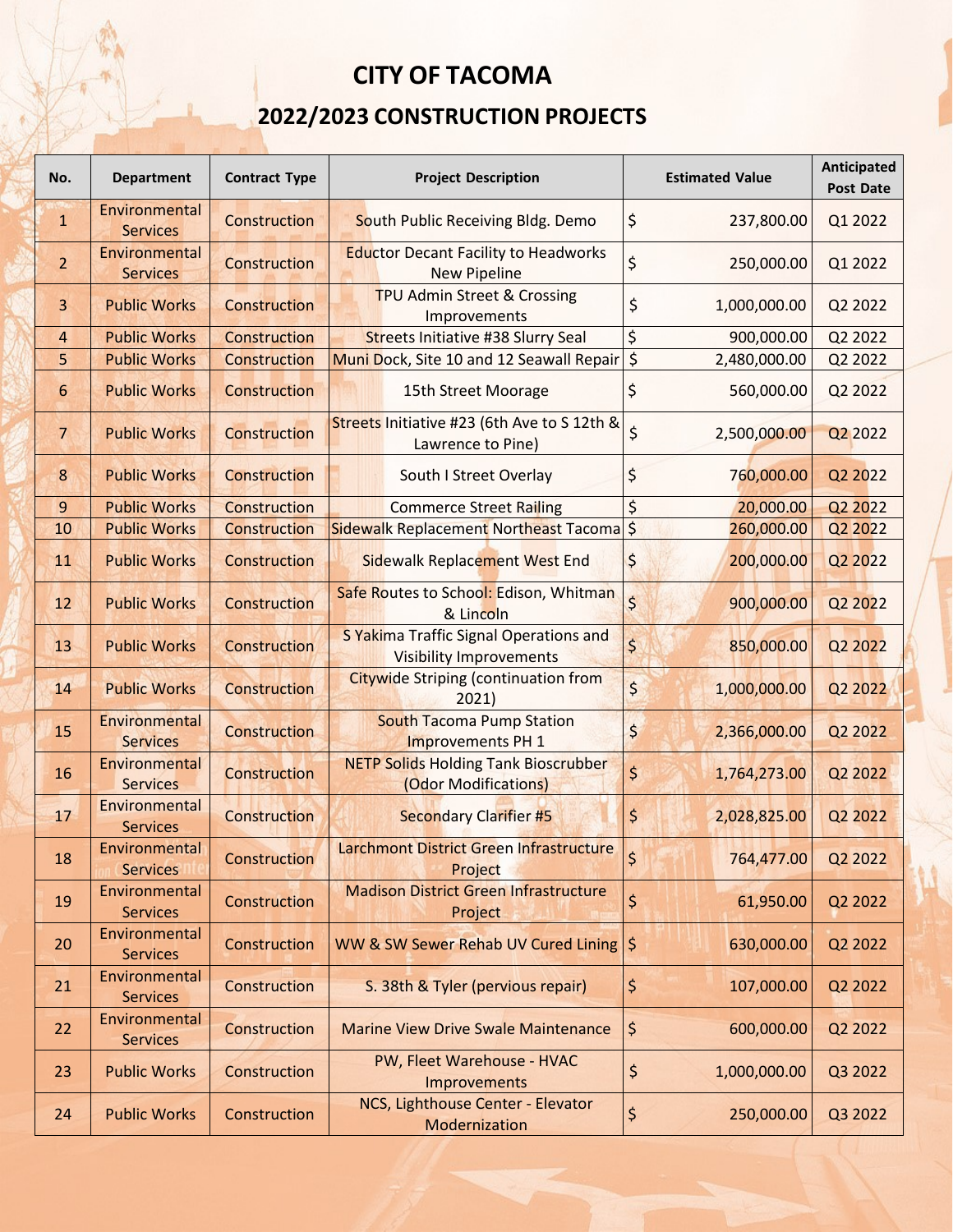| 25 | <b>Public Works</b>              | Construction        | NCS, Beacon Activity Center - Exterior &<br><b>HVAC Improvements</b>                                               | \$<br>1,800,000.00                    | Q3 2022 |
|----|----------------------------------|---------------------|--------------------------------------------------------------------------------------------------------------------|---------------------------------------|---------|
| 26 | <b>Public Works</b>              | Construction        | Streets Initiative #15 (McKinley Park Area) \$                                                                     | 2,000,000.00                          | Q3 2022 |
| 27 | <b>Public Works</b>              | Construction        | Streets Initiative #37 (Concrete Panel<br>Replacement Citywide)                                                    | \$<br>1,600,000.00                    | Q3 2022 |
| 28 | <b>Public Works</b>              | Construction        | Links to Opportunity (5 bid packages)                                                                              | \$<br>8,000,000.00                    | Q3 2022 |
| 29 | <b>Public Works</b>              | Construction        | Vision Zero - Speed Limit Sign Changes                                                                             | \$<br>400,000.00                      | Q3 2022 |
| 30 | Environmental<br><b>Services</b> | Construction        | <b>Downtown Compactor Facility</b><br>Improvements                                                                 | \$<br>544,000.00                      | Q3 2022 |
| 31 | Environmental<br><b>Services</b> | Construction        | WW Sewer Extension - Cushman, 35th to<br>Wright; LID 3971 East C Street                                            | $\overline{\mathsf{S}}$<br>850,400.00 | Q3 2022 |
| 32 | <b>Public Works</b>              | Construction        | TFD, Fire Station #11 & 13 - HVAC<br>Improvements                                                                  | \$<br>850,000.00                      | Q4 2022 |
| 33 | <b>Public Works</b>              | Construction        | <b>Manitou Elementary SRTS</b>                                                                                     | \$<br>440,000.00                      | Q4 2022 |
| 34 | <b>Public Works</b>              | Construction        | S 21st Street & C Street Signal                                                                                    | \$<br>850,000.00                      | Q4 2022 |
| 35 | <b>Public Works</b>              | Construction        | Streets Initiative #32 (S 12th Street)                                                                             | \$<br>1,100,000.00                    | Q4 2022 |
| 36 | <b>Public Works</b>              | Construction        | S Yakima Ave Sidewalk - S 67th to S 70th                                                                           | $\zeta$<br>225,000.00                 | Q4 2022 |
| 37 | <b>Public Works</b>              | <b>Construction</b> | Prairie Line Trail Phase II                                                                                        | \$<br>5,800,000.00                    | Q4 2022 |
| 38 | Environmental<br><b>Services</b> | Construction        | 2022 SW & WW CIPP Rehabilitation                                                                                   | \$<br>2,700,000.00                    | Q4 2022 |
| 39 | Environmental<br><b>Services</b> | <b>Construction</b> | <b>Manitou Neighborhood Green</b><br>Stormwater Infrastructure Project                                             | \$<br>1,121,113.00                    | Q4 2022 |
| 40 | Environmental<br><b>Services</b> | <b>Construction</b> | N 38th and Tyler                                                                                                   | \$<br>480,000.00                      | Q4 2022 |
| 41 | Environmental<br><b>Services</b> | Construction        | <b>CTP Outfall Cathodic Protection</b><br>Improvements                                                             | $\zeta$<br>540,000.00                 | Q4 2022 |
| 42 | Environmental<br><b>Services</b> | Construction        | On-Call side sewer connection CIPP<br>repair, CIPP spot repair, and side sewer<br>reinstatements - 2022-23 Expense | $\varsigma$<br>50,000.00              | Q4 2022 |
| 43 | Environmental<br><b>Services</b> | <b>Construction</b> | On-call concrete joint repair, grouting,<br>and epoxy coating - 2022-23 Expense                                    | $\overline{\mathsf{S}}$<br>50,000.00  | Q4 2022 |
| 44 | <b>Public Works</b>              | <b>Construction</b> | <b>TFD, Fire Communications Campus -</b><br><b>Exterior &amp; Roofing</b>                                          | $\zeta$<br>800,000.00                 | Q1 2023 |
| 45 | <b>Public Works</b>              | Construction        | <b>Tacoma Spur Northbound and</b><br><b>Southbound Stadium Ramps</b>                                               | \$<br>4,100,000.00                    | Q1 2023 |
| 46 | <b>Public Works</b>              | Construction        | E Portland Ave(E 56th St - E 64th St)                                                                              | $\zeta$<br>900,000.00                 | Q1 2023 |
| 47 | <b>Public Works</b>              | Construction        | <b>S Cedar Street Active Transportation: S</b><br>15th St to S Center St                                           | \$<br>1,000,000.00                    | Q1 2023 |
| 48 | <b>Public Works</b>              | Construction        | Streets Initiative #18 (S 19th Street)                                                                             | \$<br>2,200,000.00                    | Q1 2023 |
| 49 | <b>Public Works</b>              | Construction        | E 64th Complete Street Phase 2 (McKinley 5)<br>to Portland)                                                        | 6,800,000.00                          | Q1 2023 |
| 50 | <b>Public Works</b>              | Construction        | Streets Initiative #35 (N Cheyenne Street) \$                                                                      | 400,000.00                            | Q1 2023 |
| 51 | <b>Public Works</b>              | Construction        | E 38th St (E Portland Ave - SR7)                                                                                   | \$<br>1,050,000.00                    | Q1 2023 |
| 52 | <b>Public Works</b>              | Construction        | Streets Initiative #30 (S Tacoma near &<br>including Railroad St)                                                  | \$<br>1,100,000.00                    | Q1 2023 |
| 53 | <b>Public Works</b>              | Construction        | <b>Water Flume Line Trail Phase IIIa</b>                                                                           | \$<br>4,500,000.00                    | Q1 2023 |
| 54 | Environmental<br><b>Services</b> | Construction        | Thermophilic Digester Tower - Quad A                                                                               | \$<br>1,000,000.00                    | Q1 2023 |
| 55 | Environmental<br><b>Services</b> | Construction        | <b>McKinley Side Sewer Reroutes</b>                                                                                | $\varsigma$<br>252,500.00             | Q1 2023 |